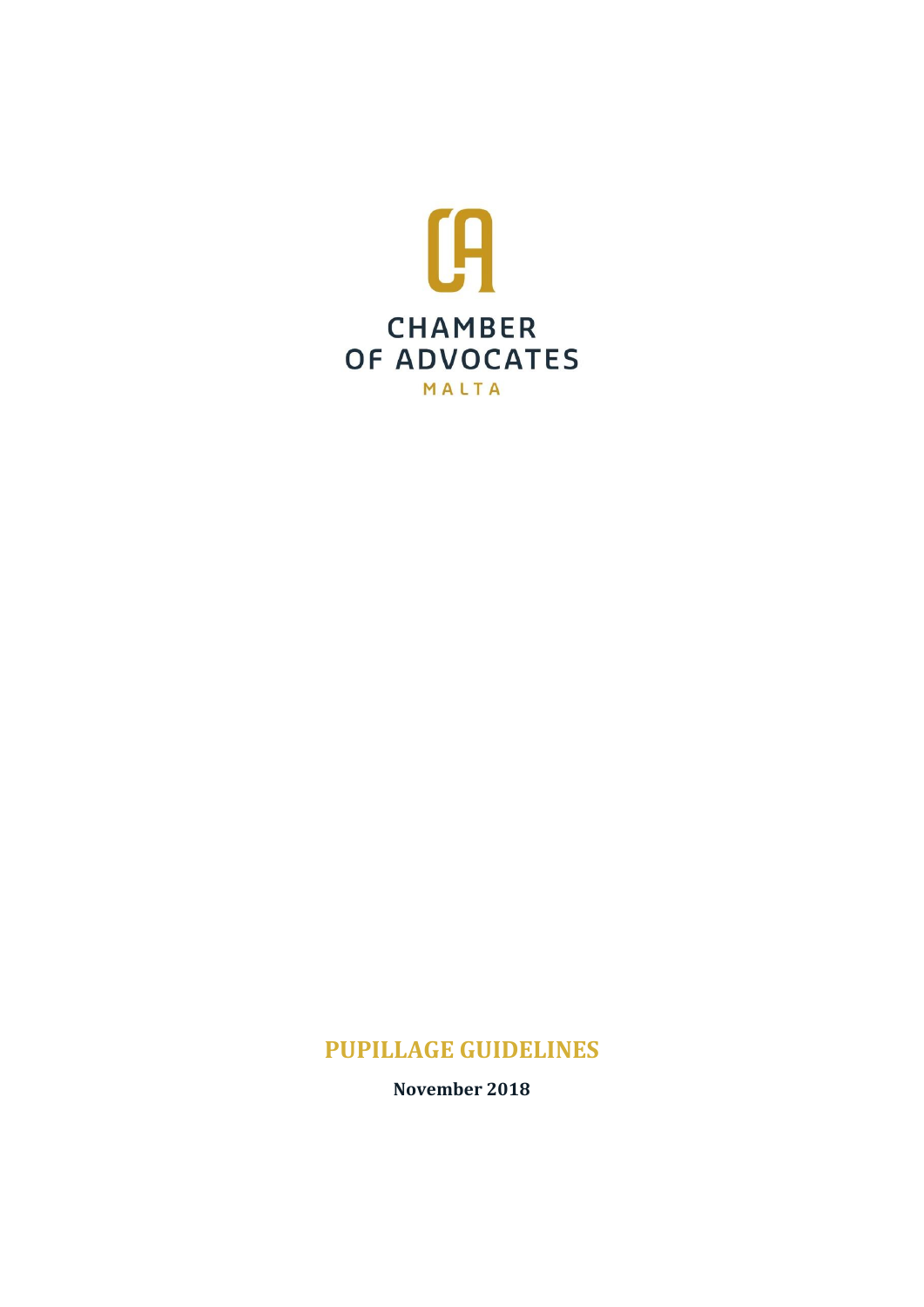## 2 Chamber of Advocates Pupillage Guidelines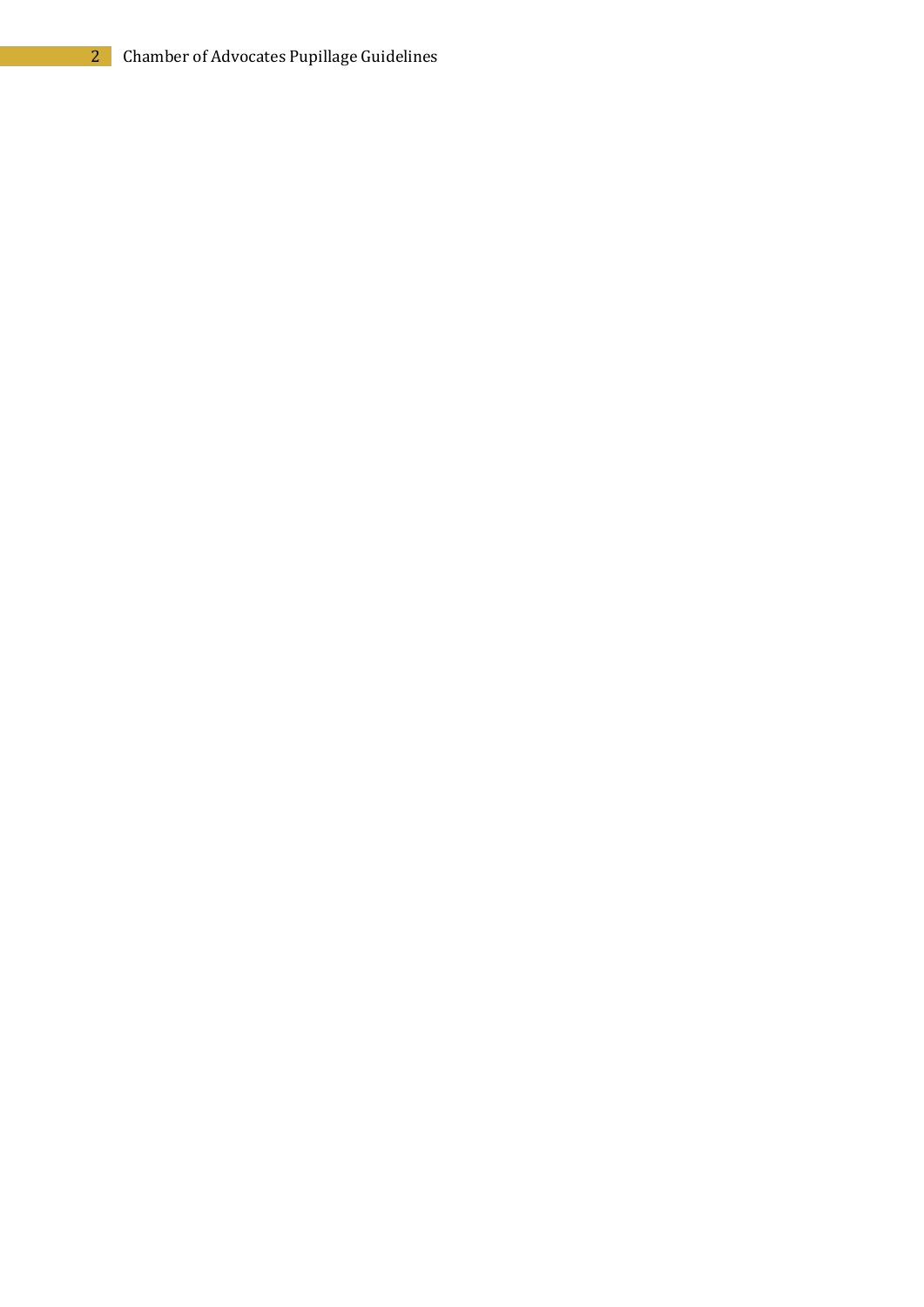# **Contents**

| <b>Preamble</b>                     | 4  |
|-------------------------------------|----|
| <b>General notions of pupillage</b> | 5  |
| <b>Conduct and ethics</b>           | 7  |
| Duration and structure of pupillage | 8  |
| <b>Pupil supervisors</b>            | 10 |
| <b>Forms of pupillage</b>           | 11 |
| <b>Remuneration and employment</b>  | 12 |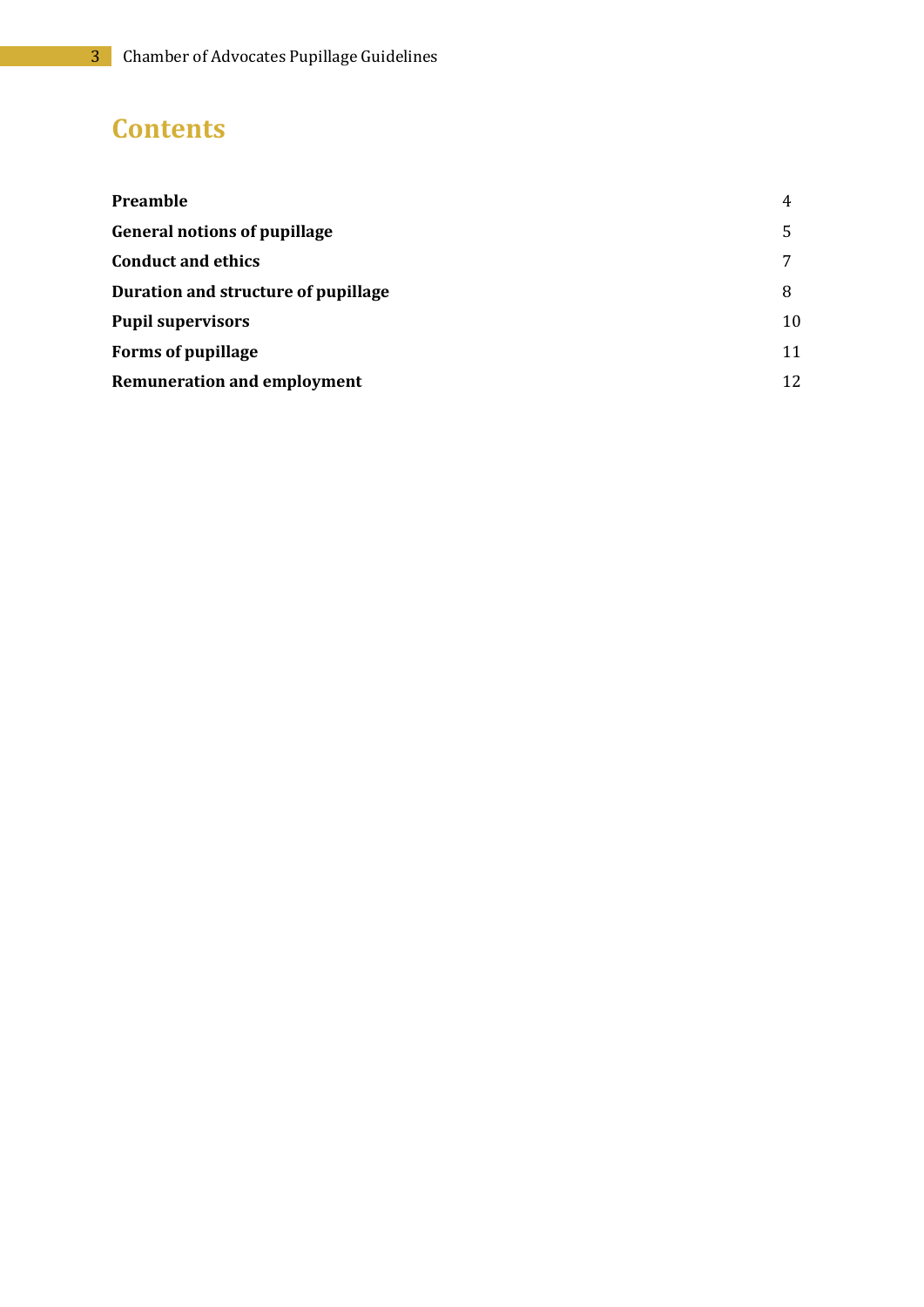## **Preamble**

The Chamber of Advocates (Malta) Pupillage Guidelines is the primary and indeed the only reference for students who are preparing to serve their pupillage. These guidelines have been prepared by the Chamber of Advocates on its own initiative and constitute the Chamber of Advocate's interpretation of article 81 (d) of the Maltese Code of Organization and Civil Procedure as it stands at the date of publication of this document. It is hoped that the current document will afford students with the elucidation necessary to successfully carry out their pupillage, as well as highlight potential shortcomings in the present wording of the law. The Chamber of Advocates intends to complement these guidelines to students with guidelines to pupil mentors in due course.

> **Robert Thake LL.D.** Academic Officer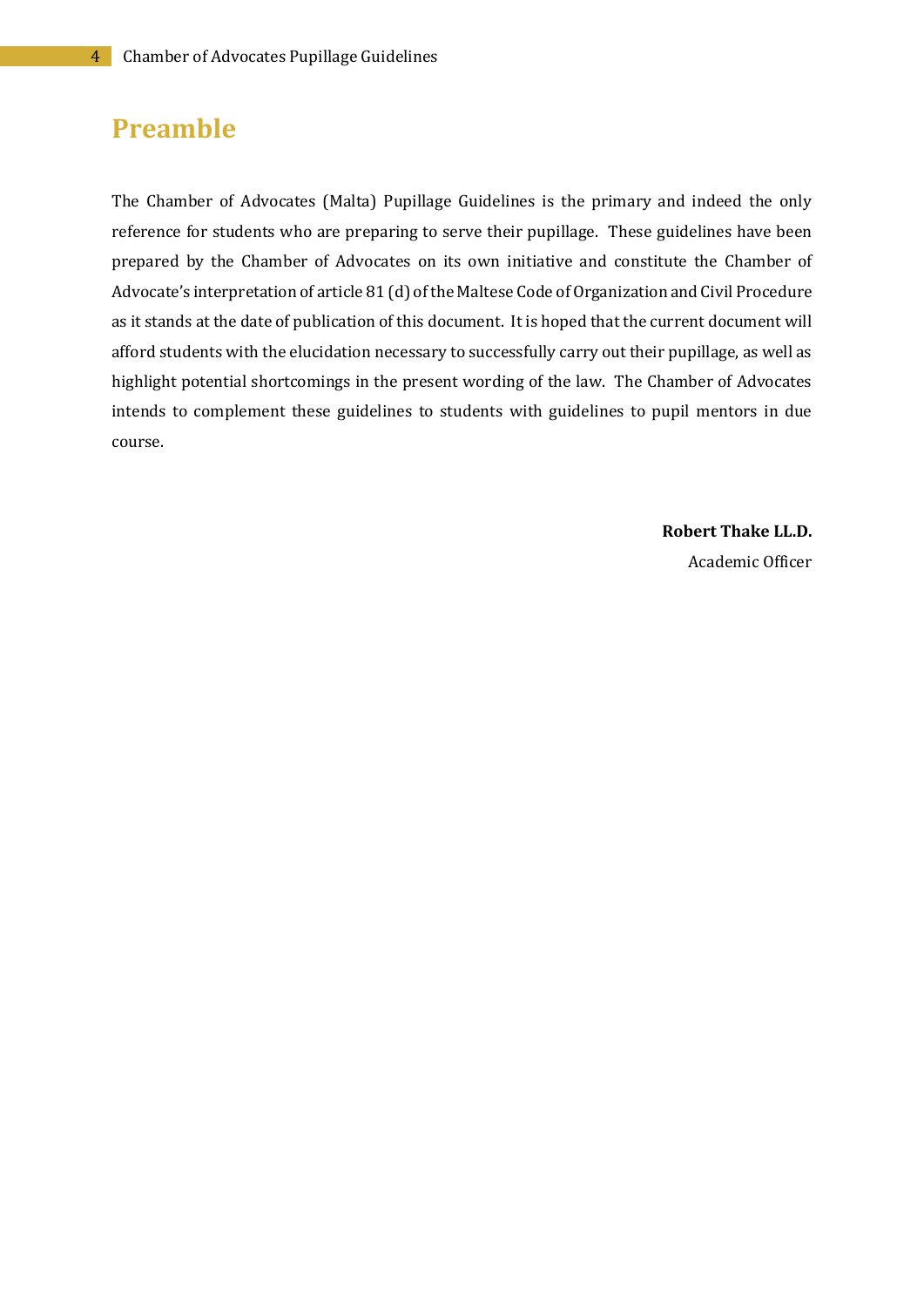## **General notions of pupillage**

## **1) What is pupillage?**

Pupillage, more commonly referred to as *prattika*, is a form of professional apprenticeship.

### **2) Why is pupillage necessary?**

Pupillage is required in order to be entitled to obtain the warrant required to exercise the profession of advocate in Malta as set out in article 81(d) of the Code of Organisation and Civil Procedure, as well as to introduce students to the practical aspects of the legal profession.

### **3) How do I commence pupillage?**

Students begin by choosing an advocate or a firm with which they would like to practice. Once identified students should approach the advocate or firm, generally through electronic or regular mail, and supply a copy of their CV and university transcripts. Some firms hold recruitment drives for students interested in pupillage while others advertise available positions on their website and social media pages or on the website of the Chamber of Advocates. However, students should not be deterred by the lack of such initiatives and are encouraged to contact the advocate or firm of their choice notwithstanding. To this end, students may wish to make use of the 'find a lawyer' function and, more specifically, the 'area of practice' filter available on the Chamber of Advocates website. Once a student has been accepted by an advocate or firm to serve their pupillage, the advocate must fill in the commencement form which can be downloaded from the website of the Chamber of Advocates. This form should be submitted to the Chamber of Advocates at the commencement of pupillage, strictly for the purpose of record-keeping. Students are not to submit the Commencement form, to the Secretary to the Director and Registrar.

## **4) Are advocates or firms obliged to accept students as pupils?**

Currently advocates and firms are not obliged to accept students as pupils.

### **5) What should I consider when applying for pupillage?**

For those students who have decided which field of law they would like to practice in upon attaining their warrant, pupillage is an excellent opportunity to acquaint oneself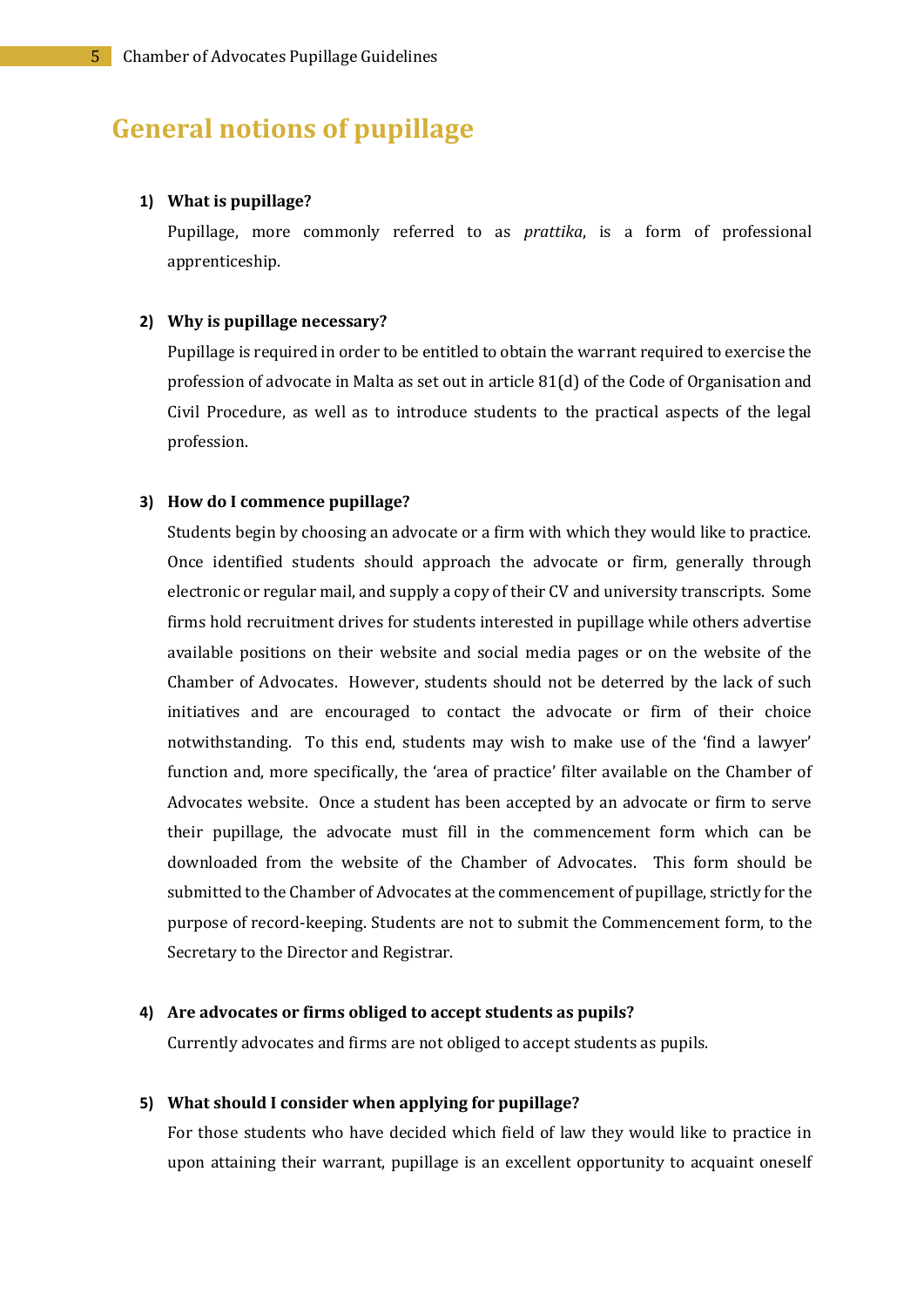with the procedural elements of the field of choice, as well as the environment one would be expected to work in. This would naturally be advantageous when securing employment following receipt of the warrant. Pupillage may also be seen as an exploratory exercise. If a student is uncertain which field of law they would like to practice in, pupillage offers students an opportunity to explore or exclude certain fields of law and potentially introduce them to areas of law they might never have otherwise considered.

#### **6) What do I do at the end of my pupillage?**

Once the required year of pupillage is over the student must secure your advocate/s's signature on a termination form confirming that the student has been duly observing their pupillage. This form should be submitted to the Chamber of Advocates at the end of pupillage strictly for the purpose of record-keeping. Students are not to submit the Termination form, to the Secretary to the Director and Registrar. All forms can be downloaded from the website of the Chamber of Advocates.

## **7) How do I apply to sit for my warrant exam?**

In order to apply for the warrant exam, graduates must provide the following documents:

- **i.** An original police good conduct certificate.
- **ii.** A letter signed by an advocate confirming that the applicant has carried out the required practise according to the law;
- **iii.** A copy of the degree certificate

All documentation should be submitted, two weeks prior to the exam date, to: Ms Dolores Sultana, Secretary to the Director and Registrar, Room 102, Level -1, (Near the office of the Registrar of Civil Courts and Tribunals) Civil Courts and Tribunals Directorate, Courts of Justice, Republic Street, Valletta.

The applicant should also submit a scanned copy of their personal ID card (front and back), their parents' date of birth/ID card number. Married applicants should also submit the date of birth/ID card number of the spouse to both Mr Anthony Mizzi and Ms Claire Marie Axiaq: Citizenship Department, Evans Buildings, Valletta.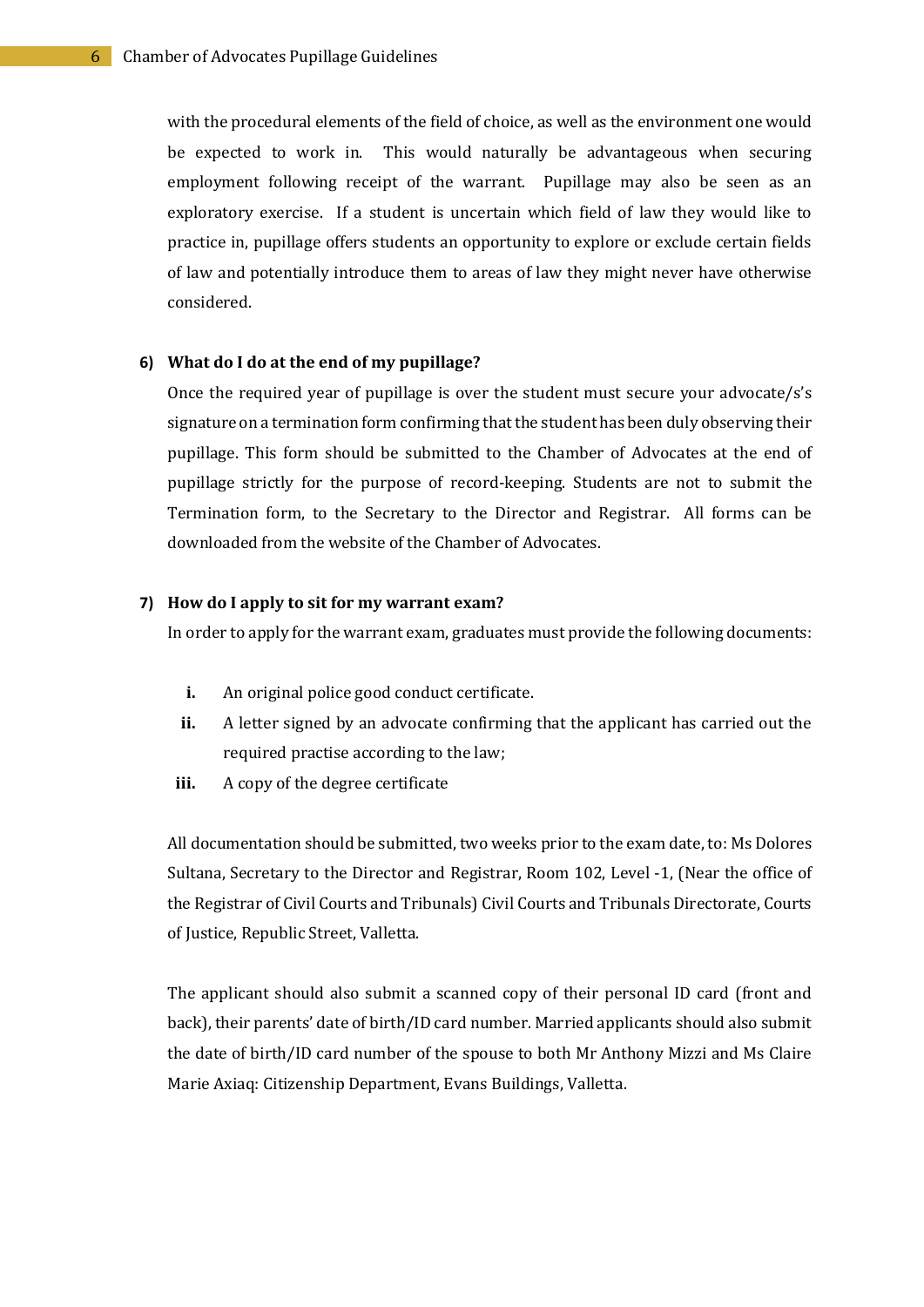## **Conduct and ethics**

### **8) As a student am I bound by the Code of Ethics?**

As prospective lawyers, students are not bound by the Code of Ethics while serving pupillage but are expected to conduct themselves with decorum and should refer to the Code of Ethics as their guiding principle on all matter related to ethics and good practice. Though not bound by the Code of Ethics, students are bound by the dispositions of the Professional Secrecy Act and the Criminal Code *inter alia*. The Code of Ethics is available on the 'downloads' page of the website of the Chamber of Advocates and should nevertheless be consulted by all students prior to serving their pupillage. Students and mentors are also encouraged to liaise with the Ethics Officer of the Chamber of Advocates in case of any ethical difficulty, whether perceived or actual.

## **9) Do I have rights of audience in Court during pupillage?**

No. It should also be noted that certain Court proceedings are closed to students, such as those held in camera. Students should also refrain from sitting at the table intended for lawyers and should instead be seated in the seating intended for members of the public.

### **10) Must I abide by a certain dress code while serving pupillage?**

As prospective lawyers, students serving pupillage are expected to conduct themselves with decorum and must abide by the dress code for advocates as outlined in L.N. 279 and 280 of 2008. At this stage students are also encouraged to read through the regulations about wearing togas in front of judges and magistrates.

## **11) What level of interaction with clients may I expect during pupillage?**

The level of interaction which a student has with clients during pupillage depends on the advocate or firm with whom they serve. Unless a client otherwise instructs, advocates are encouraged to allow gradual, supervised interaction between students and clients.

### **12) What do I do in the event of a perceived or actual conflict of interest?**

Students may experience professional and/or personal conflicts of interest while serving their pupillage. In the event of even a perceived conflict of interest the student should immediately report to his mentor and inform of the potential conflict.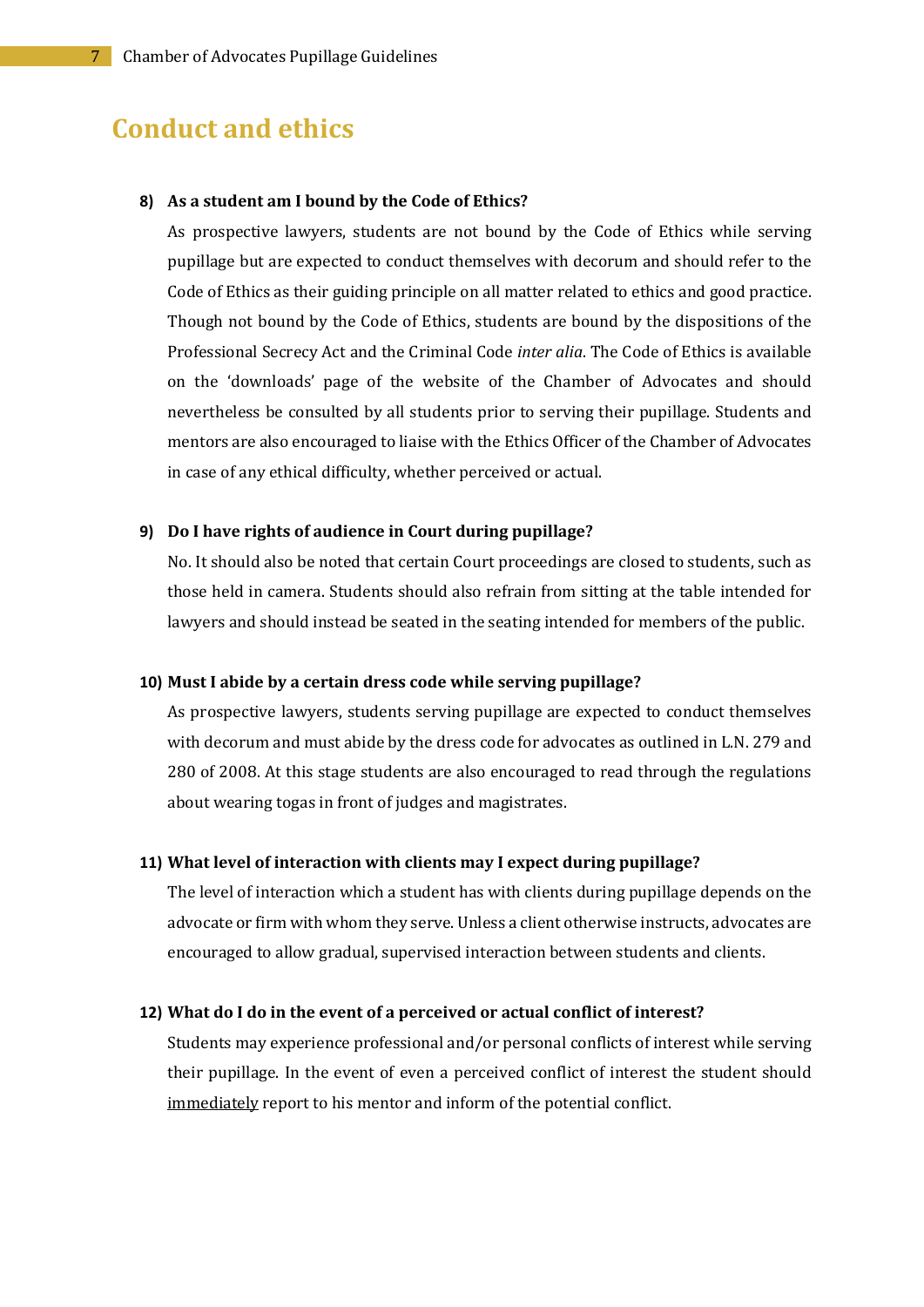## **13) Do I have an obligation to respect client confidentiality?**

Though not yet lawyers, students are an extension of their mentor and are as such bound by a duty of confidentiality and professional secrecy when dealing with their mentor's clients. Any information which a student becomes privy to must remain confidential, even after pupillage is terminated. A breach of confidentiality would amount to a serious breach of ethics which may lead to sanctions, including the immediate discontinuation of pupillage. It should be noted that mentors may require students to sign a non-disclosure agreement when commencing their pupillage in order to protect the interests of their clients.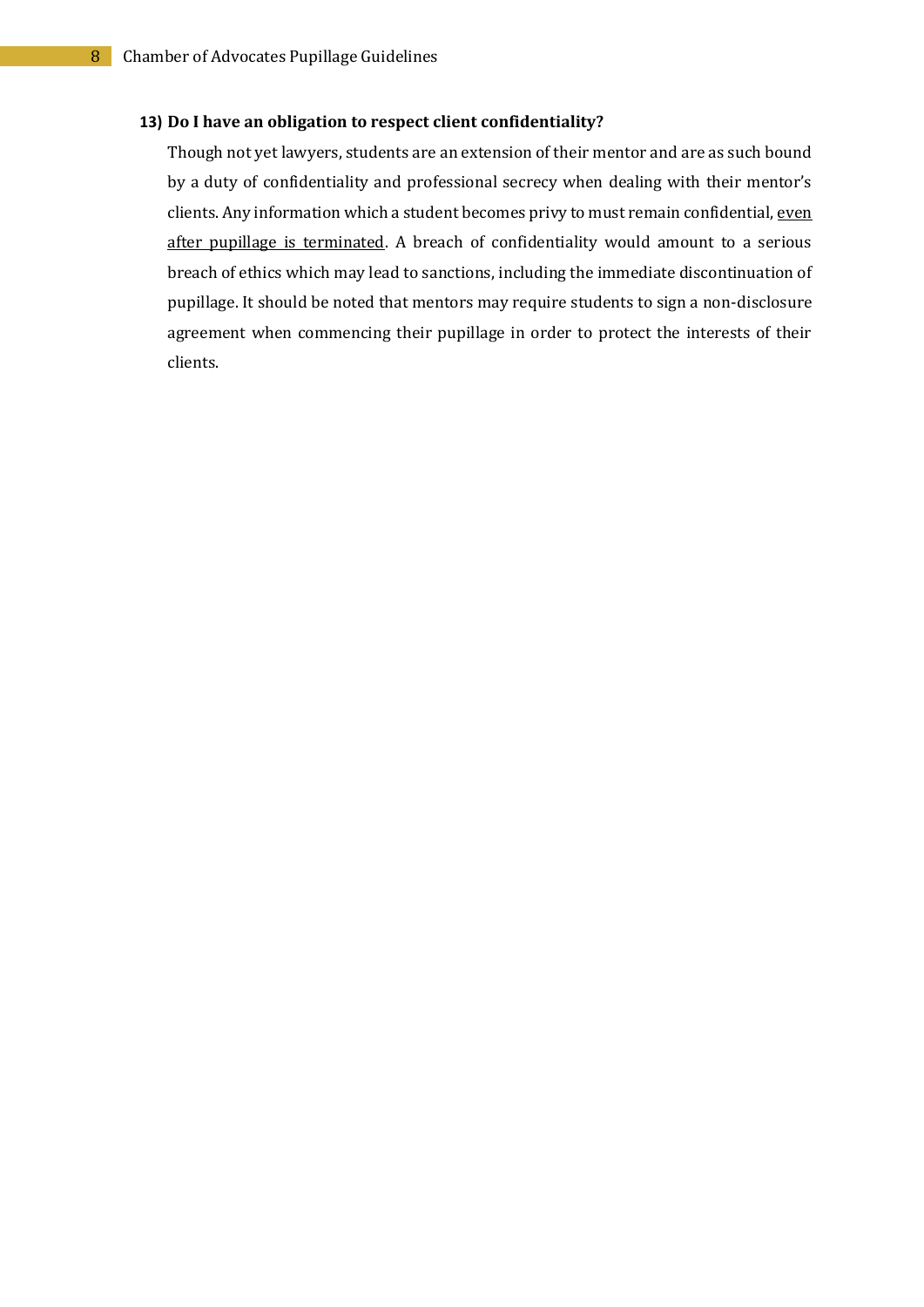## **Duration and structure of pupillage**

## **14) How long is pupillage?**

Pupillage must be served over a period of one year at any time after the commencement of the last academic year at University. A two-year pupillage period for the next class of graduates in Masters in Advocacy has been proposed, however, this is not yet part of the law.

#### **15) Is pupillage intended to be full-time?**

Since pupillage is meant to commence at any time after the commencement of the last academic year at University, it is not intended to be a full-time endeavour. Students should create a balance between their coursework and the necessary pupillage, which is however, expected to be regular. Though not quantified, a student should dedicate approximately twelve hours a week to pupillage which may be allocated as the student and the advocate deem appropriate.

### **16) When am I expected to serve my pupillage?**

A student is expected to serve their pupillage for a period of not less than one year which should commence at any time after the commencement of the last academic year of the academic degree of Doctor of Law (LL.D.) or the degree of Master of Advocacy (M.Adv.), after having read law in Malta or its equivalent in a Member State of the European Union. Students seeking to serve pupillage from outside Malta or the EU should contact the Chamber of Advocates for more information.

### **17) Can I take a break during pupillage?**

Pupillage is intended to be continuous. If a break is necessary, the student will need to continue where they left off within a year from when the break begins until the full year has been completed. In the event that a break is necessary, the student is still expected to serve or have served for six continuous months out of the mandatory year.

## **18) May I plan my pupillage in different periods?**

Splitting pupillage is a good way for a student to gain exposure in more than one field of law or environment and is in this sense preferable to practice with more than one advocate at the same time. Students desiring to split their pupillage should preferably divide the year in two six-month periods. Splitting pupillage into more than two periods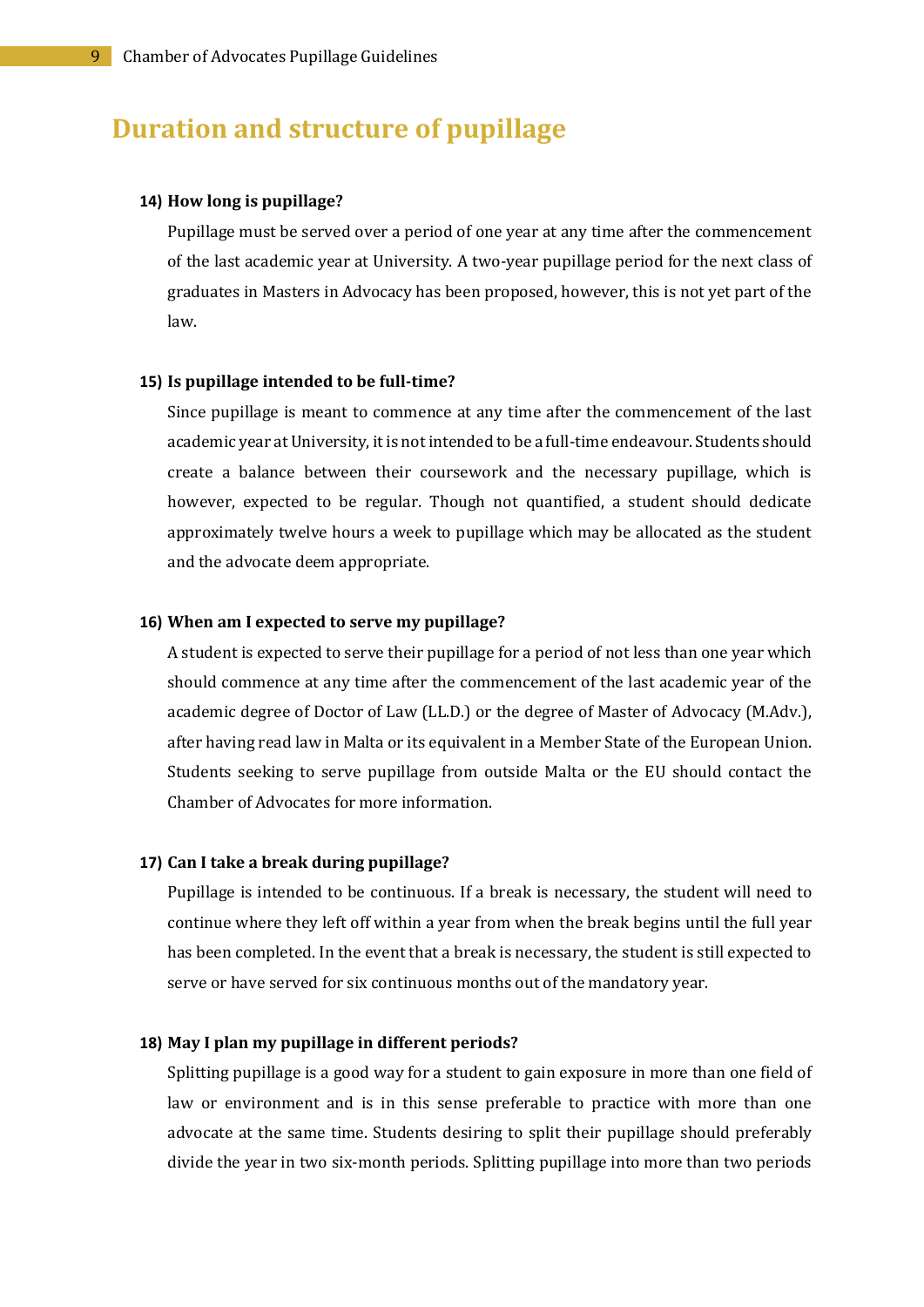is possible but highly discouraged. In the event that students desire to split their pupillage they should plan ahead in order to secure placements prior to commencement in order to avoid disruptions, as well as ensure that required documentation is obtained from all lawyers with whom the student has practiced.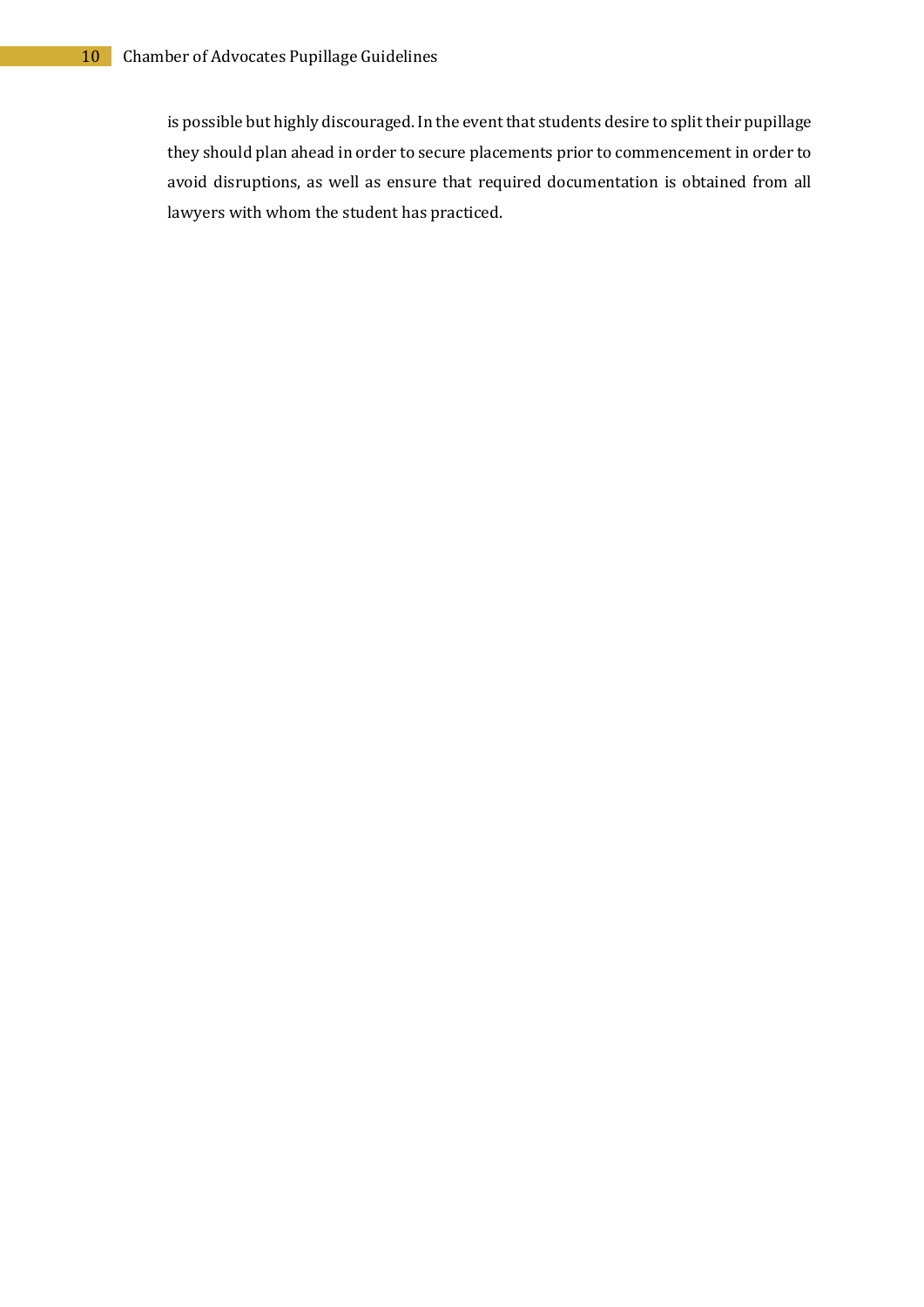## **Pupil supervisors**

#### **19) Can any advocate be my mentor?**

Students must serve their pupillage with an advocate admitted to the Bar of Malta. Though not as yet a legal requirement, it is recommended that the advocate with whom a student serves should have been practising for a minimum of five years.

#### **20) Can I practice with more than one advocate at once?**

Practicing with more than one advocate concurrently is not prohibited since it is presumed that the student will gain wider exposure to the Courts and the profession as a whole as a result. In all circumstances, students should however consider their academic responsibilities before taking such a step, as well as consult the lawyers with whom they practice in order to avoid potential conflicts of interest. Students may wish to divide their pupillage as outlined in point 18 above.

### **21) Once engaged in pupillage may I change the lawyer with whom I practice?**

Students are free to change the lawyer with whom they practice out of choice or necessity provided that in all circumstances pupillage must amount to one full year cumulatively. In the event that a student does change lawyer, it is advisable that the student obtains a signed record of time spent in pupillage with each individual lawyer.

## **22) What do I do if the advocate with whom I practice refuses to sign my termination form or the letter confirming that I carried out the required practice according to the law?**

You may seek the assistance of the Council of the Chamber of Advocates. An advocate shall not refuse to sign a termination form or the letter confirming that I carried out the required practice according to the law unless it is for reasons acceptable to the Council of the Chamber of Advocates.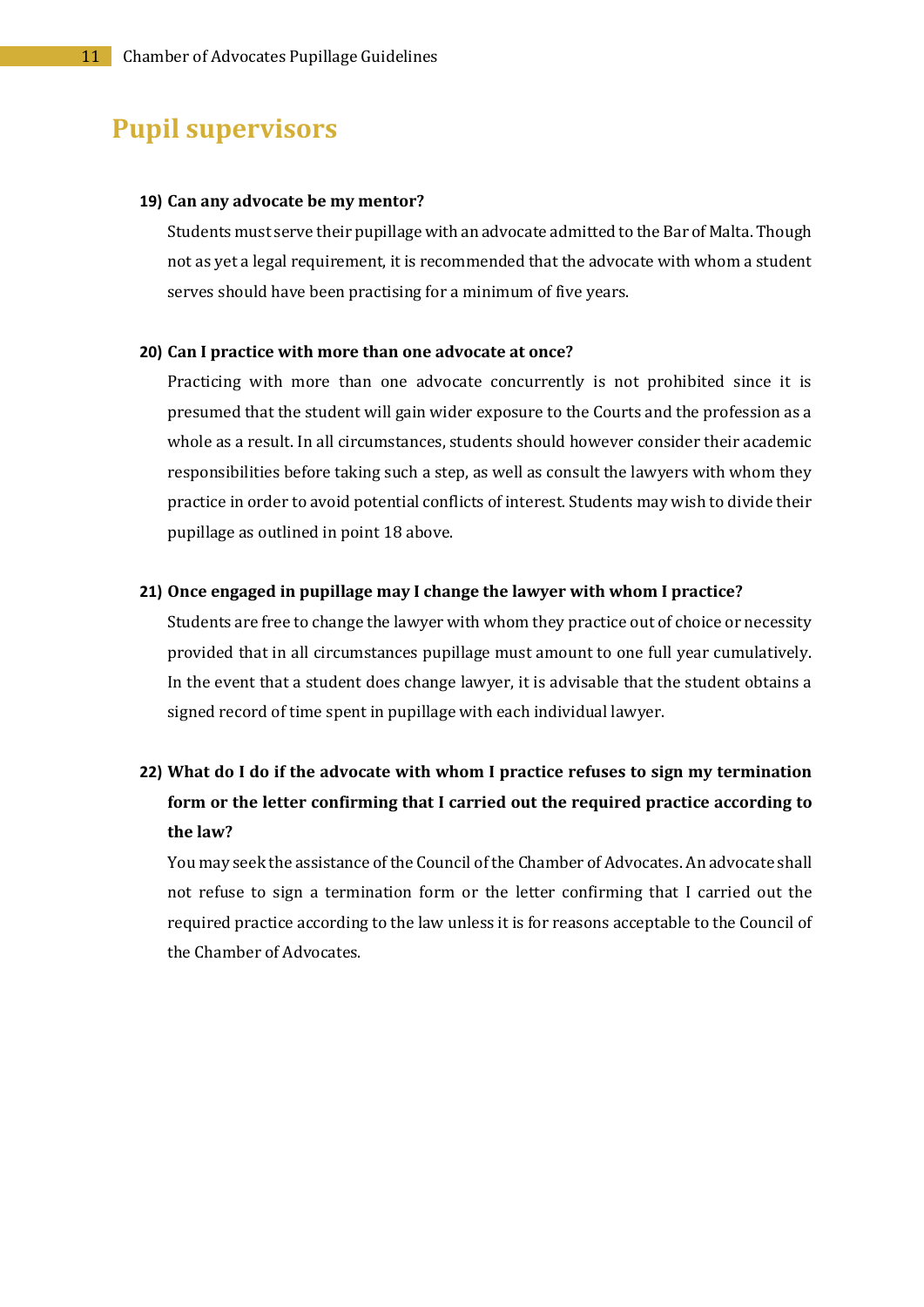# **Forms of pupillage**

#### **23) May I serve my pupillage with an audit firm or other financial institution?**

As the law stands, the requirement is that students carrying out pupillage must regularly attend at the office of a practicing advocate of the Bar of Malta and at the sittings of the Superior Courts. Consequently, it is highly unlikely that an advocate working within a financial institution or an audit firm could honestly confirm that a student would have satisfied this requirement and a declaration by an advocate working within a financial institution or an audit firm will not have much credibility.

### **24) May I serve my pupillage within the Legal Clinic?**

The Legal Clinic itself is unlikely to qualify as an office of a practising advocate of the Bar of Malta as required at law. Moreover, it should be noted that since the Legal Clinic was introduced fairly recently, teething problems are likely to hinder a student's ability to satisfy the requirements outlined in article 81(d). Students interested in serving their pupillage within the Legal Clinic should ensure beforehand that they would be in a position to satisfy the said requirements.

#### **25) May I serve my pupillage in a government department?**

A government department does not qualify as the office of a practising advocate of the Bar of Malta. Students may, however, serve their pupillage in the Office of the Attorney General.

### **26) May I serve my pupillage with an NGO?**

The office of an NGO does not qualify as an office of a practising advocate of the Bar of Malta as outlined in article 81(d).

### **27) Does the Master of Advocacy (M.Adv.) course at University qualify as pupillage?**

No. The Master of Advocacy course does not qualify as pupillage in terms of article 81(d).

## **28) Must I attend only sittings heard before the superior courts?**

No, on the contrary, attending sittings before other courts, tribunals and judicial bodies is encouraged in order to learn how other tiers of the court system function. However, students must also attend sittings before the superior courts in order to satisfy the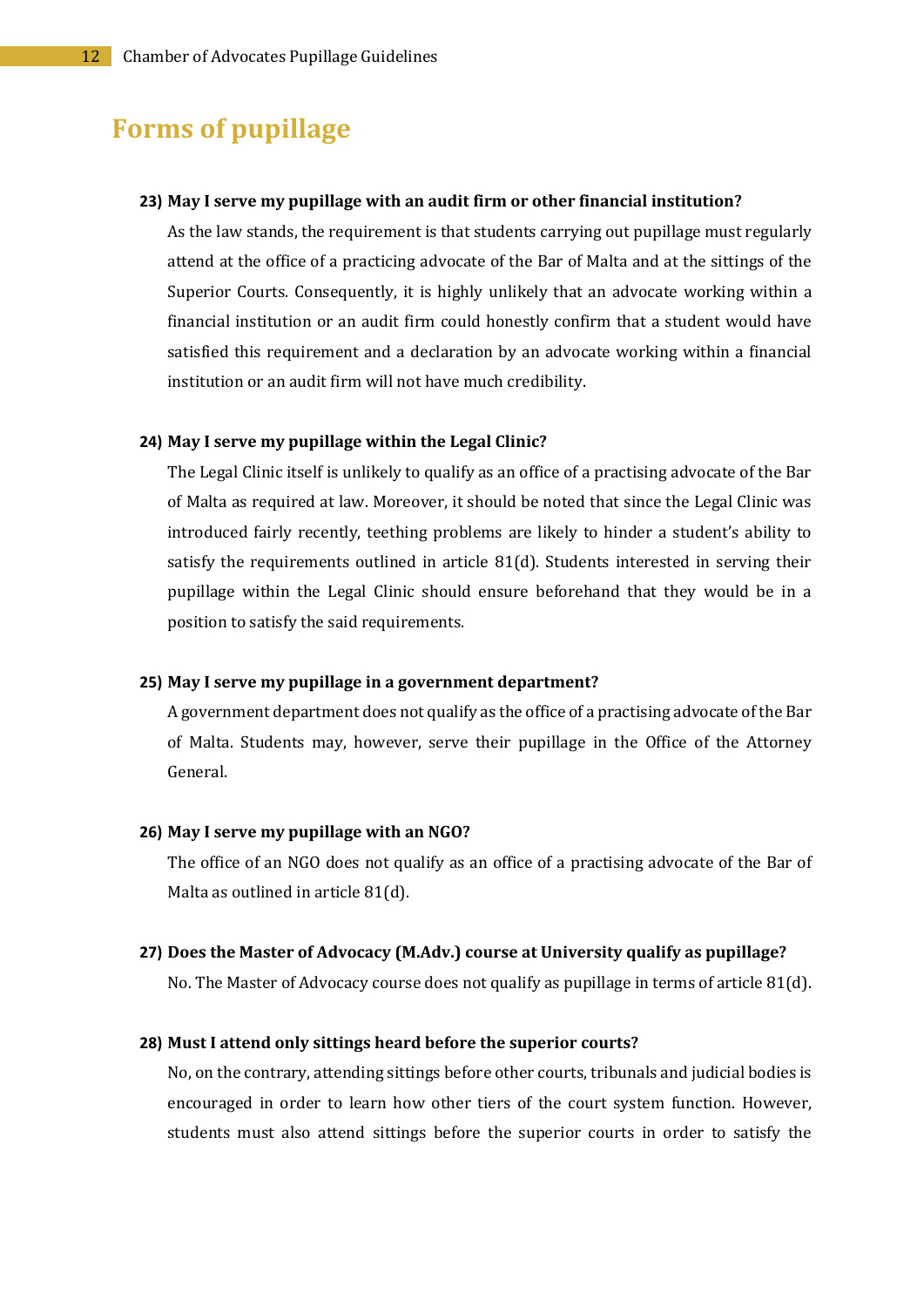requirements outlined in article 81(d). Students are also encouraged to explore other legal sectors and environments not directly related to Court.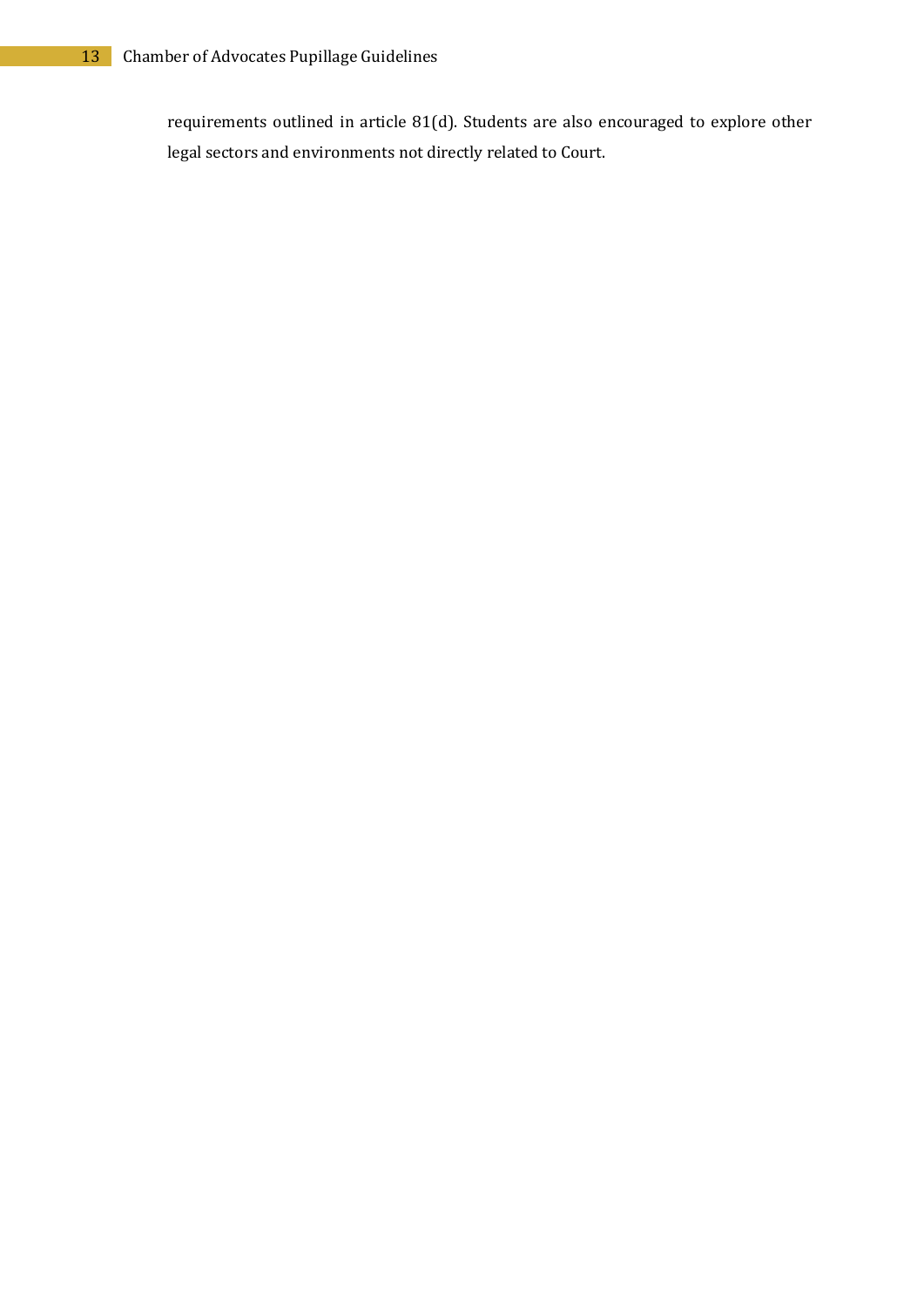## **Remuneration and employment**

## **29) Should I expect remuneration during pupillage?**

A student should not expect remuneration during pupillage. Remuneration is not prohibited and remains at the discretion of the advocate or firm in question. If remunerated, a student is deemed an employee and as such must first receive permission from the Board of the Faculty of Laws before proceeding.

### **30) Does pupillage automatically lead to employment?**

No. Employment following pupillage remains at the discretion of the advocate or firm. Nevertheless, in the event of a vacancy for a junior advocate with the advocate or within the firm, a student engaged in pupillage is likely to enjoy an advantage when applying for the position.

### **31) What kind of exposure and work should I expect during my pupillage?**

The work a student is expected to carry out while serving their pupillage depends on the field of law in which the student decides to serve and/or the work assigned to the student by the advocate with whom the student serves. Generally, this work will broadly include drafting and vetting of basic contracts and agreements, drafting of acts such as applications and replies intended to be filed in active court proceedings and shadowing advocates in their daily practice. The difficulty of the work a student will be asked to perform will scale as the student progresses. Students serving pupillage should expect to be exposed to all aspects of the field of law they select and should have the opportunity to participate passively in client and courtroom experiences. From time to time students may be asked not to attend certain meetings if the advocate deems the meeting to be of a sensitive nature or if the client objects to the presence of the student.

### **32) Does a pupil require professional indemnity insurance?**

No. Since students serving pupillage are unable to sign any documents intended to be filed in court they do not bear the responsibility of the contents even if they have written or contributed to the said contents. Students sending e-mails on behalf of the advocate with whom they serve should make this known to the recipient.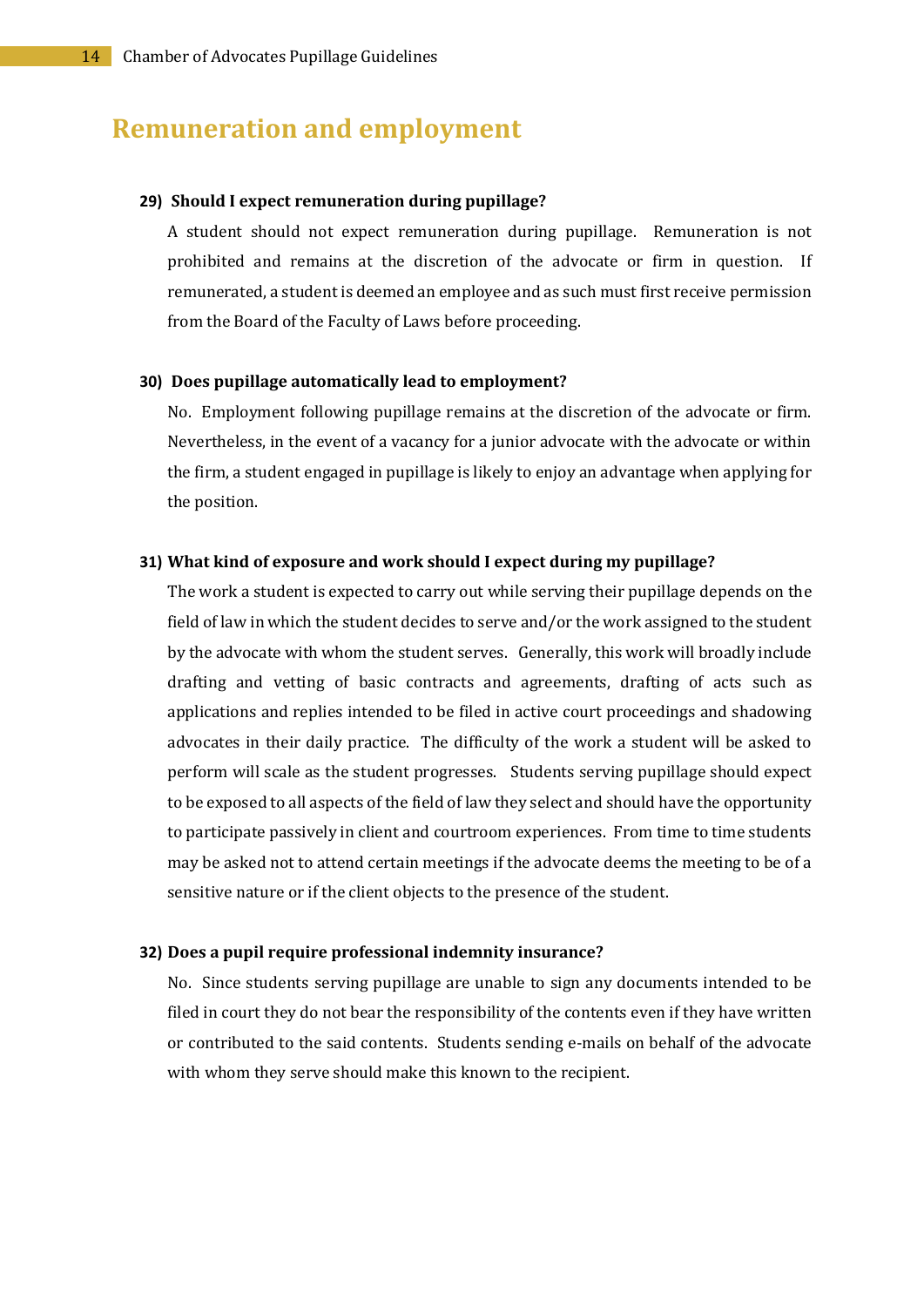## 15 Chamber of Advocates Pupillage Guidelines